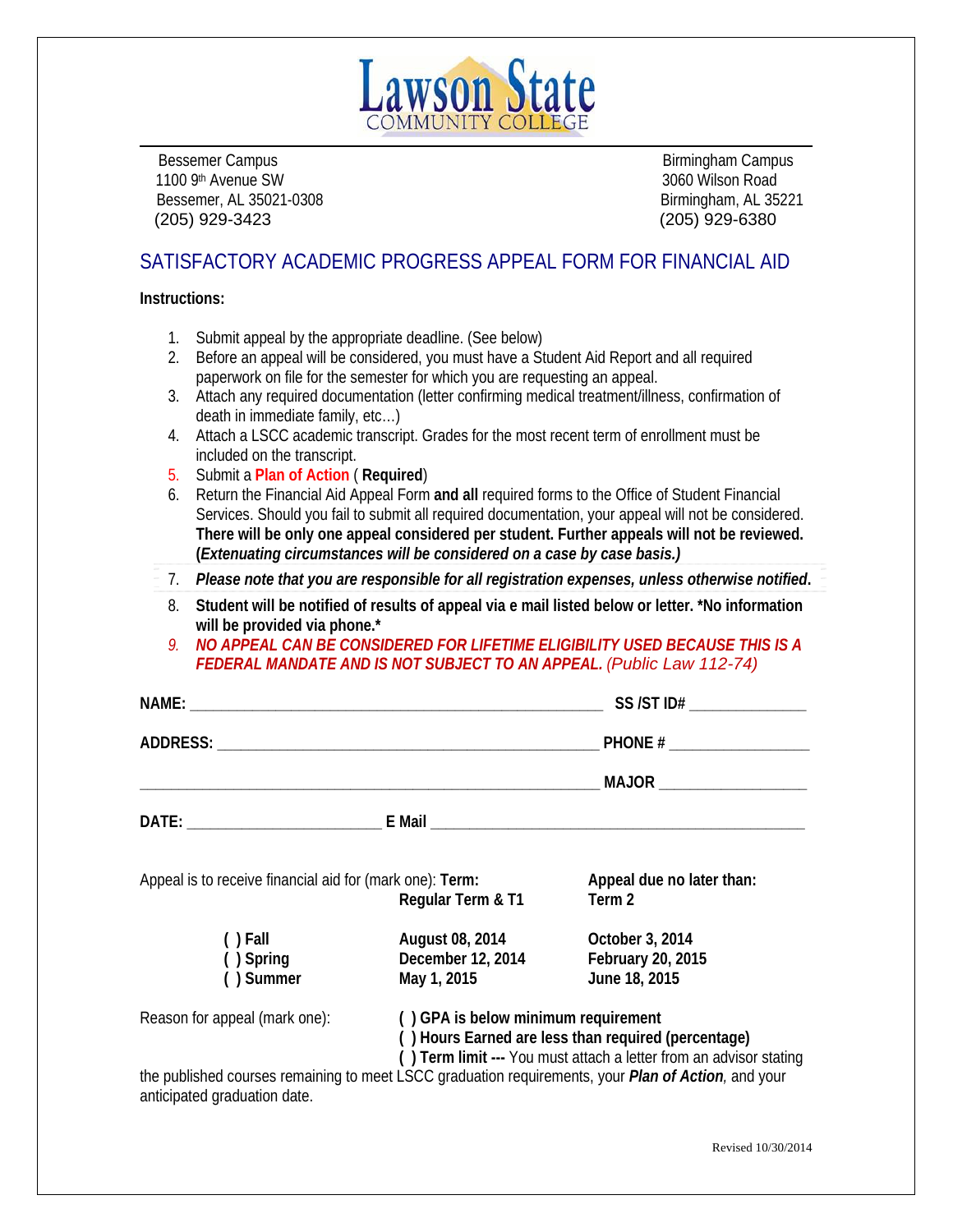| 1. | Please write neatly (If additional space is needed, please attach a separate sheet of paper)<br>Have you been placed on <b>Academic</b> or <b>Financial Aid</b> suspension while attending LSCC or                                                                                                                                                                             |  |  |  |  |  |
|----|--------------------------------------------------------------------------------------------------------------------------------------------------------------------------------------------------------------------------------------------------------------------------------------------------------------------------------------------------------------------------------|--|--|--|--|--|
|    |                                                                                                                                                                                                                                                                                                                                                                                |  |  |  |  |  |
| 2. | BSTC? ____ Yes<br>$\overline{\phantom{0}}$ No<br>Have you submitted an appeal previously? __________ Date of previous appeal? _______________________ If<br>so, what circumstances have changed since your last appeal?                                                                                                                                                        |  |  |  |  |  |
| 3. | What extenuating circumstances beyond your control prohibited you from meeting Financial Aid<br>Satisfactory Academic Progress requirements? Failure to address extenuating circumstances may<br>result in denial of aid. You must include extenuating circumstances even if this is not your<br>first appeal.                                                                 |  |  |  |  |  |
|    |                                                                                                                                                                                                                                                                                                                                                                                |  |  |  |  |  |
|    |                                                                                                                                                                                                                                                                                                                                                                                |  |  |  |  |  |
| 4. | Please explain what changes have occurred that will enable you to meet the required Satisfactory<br><b>Academic Progress</b>                                                                                                                                                                                                                                                   |  |  |  |  |  |
|    |                                                                                                                                                                                                                                                                                                                                                                                |  |  |  |  |  |
|    |                                                                                                                                                                                                                                                                                                                                                                                |  |  |  |  |  |
|    | Realizing that multiple factors may have contributed to your lack of success, you are encouraged not<br>only to consult your academic advisor, but also to discuss your situation with a staff member at LSCC<br>who is qualified to assist you. You will need to discuss your concerns with the advising counselors,<br>Student Support Services, or the Retention Counselor. |  |  |  |  |  |

Revised 10/30/2014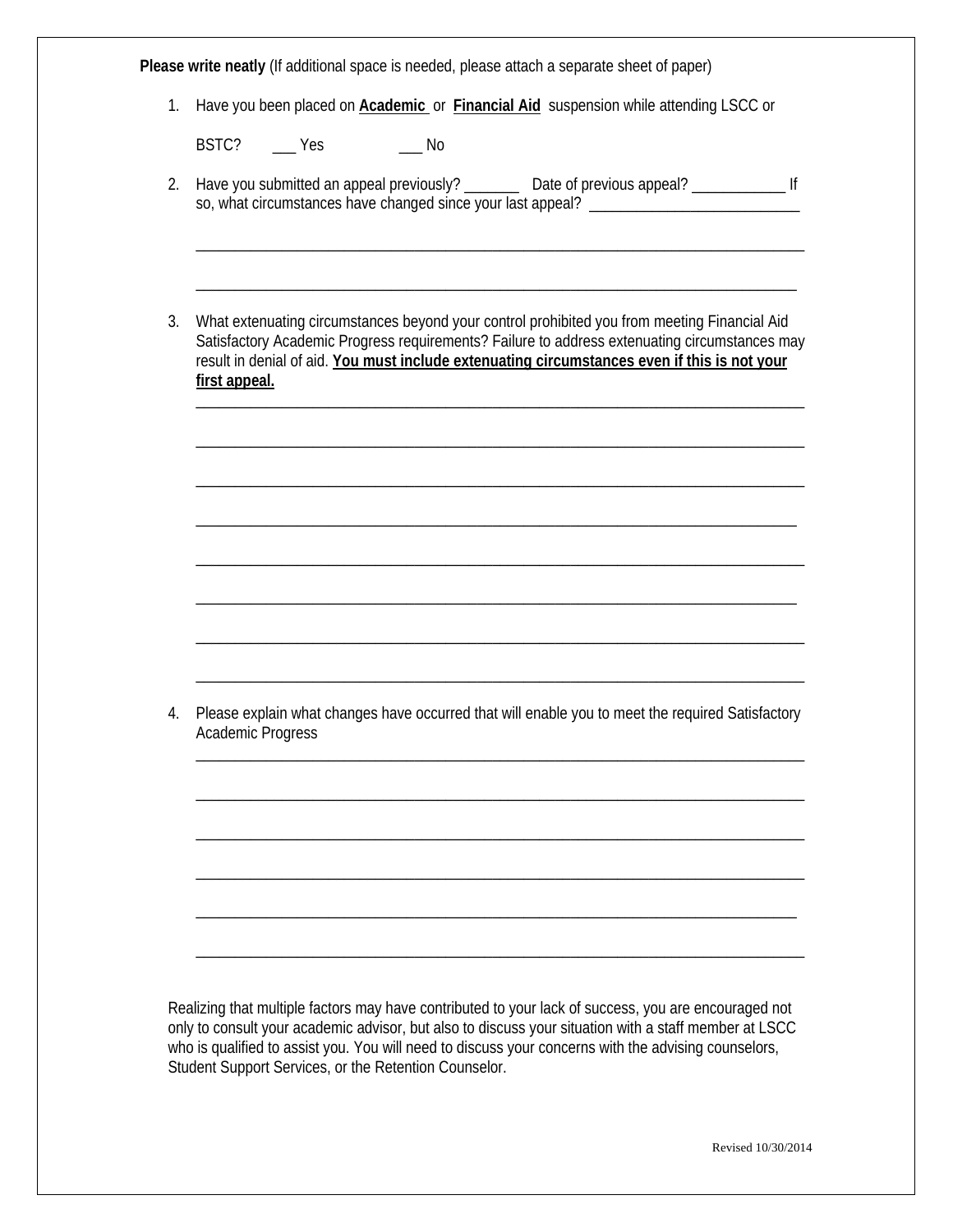#### **State your Plan of Action to insure success:**

Please indicate what you have done or plan to do to insure that your academic performance will enable you to meet Satisfactory Academic Progress requirements: \_\_\_\_\_\_\_\_\_\_\_\_\_\_\_\_\_\_\_\_\_\_\_\_\_\_\_\_\_\_\_\_\_\_\_\_\_\_\_\_\_\_\_\_\_\_\_\_\_\_\_\_\_\_\_\_\_\_\_\_\_\_\_\_\_\_\_\_\_\_\_\_\_\_\_\_\_\_\_\_\_\_

(Please **type your Plan of Action**, obtain approval from advisor or counselor, and attach to Appeal)

*"Based upon the circumstances I have documented and the academic plan that I have developed, I am requesting that my financial aid eligibility be reinstated for this semester."* 

*My signature below indicates that I understand the following:* 

- *I will meet with a Student Financial Services Advisor at midterm on \_\_\_\_\_\_\_\_\_\_\_\_\_\_\_\_\_\_.*
- *I understand that failure to abide by this plan will result in Financial Aid Suspension.*
- *I understand that I must receive a passing grade in all courses to continue.*
- *I understand that I cannot withdraw from any classes.*
- *I understand that it is my responsibility to meet with a financial aid staff member at the end of each semester to review my progress/status for the next semester.*
- *I understand that by my signature below, that decisions are processed on a case-by-case basis, and may be denied.*
- *I understand that if my appeal is denied, I will be ineligible to receive financial aid and will be responsible for payments toward my student bill until I meet the satisfactory academic progress standards.*

*Student Signature: \_\_\_\_\_\_\_\_\_\_\_\_\_\_\_\_\_\_\_\_\_\_\_\_\_\_\_\_\_\_\_\_\_\_\_\_\_\_\_\_\_\_\_\_\_ Date: \_\_\_\_\_\_\_\_\_\_\_\_\_\_* 

## **FACULTY/STAFF CERTIFICATION**

I certify that I have met with the above named student regarding his/her academic progress. I have also reviewed the academic plan for success, and I agree with or have made further suggestions to the student, as indicated below:

\_\_\_\_\_\_\_\_\_\_\_\_\_\_\_\_\_\_\_\_\_\_\_\_\_\_\_\_\_\_\_\_\_\_\_\_\_\_\_\_\_\_\_\_\_\_\_\_\_\_\_\_\_\_\_\_\_\_\_\_\_\_\_\_\_\_\_\_\_\_\_\_\_\_\_\_\_\_\_\_\_\_ \_\_\_\_\_\_\_\_\_\_\_\_\_\_\_\_\_\_\_\_\_\_\_\_\_\_\_\_\_\_\_\_\_\_\_\_\_\_\_\_\_\_\_\_\_\_\_\_\_\_\_\_\_\_\_\_\_\_\_\_\_\_\_\_\_\_\_\_\_\_\_\_\_\_\_\_\_\_\_\_\_\_ \_\_\_\_\_\_\_\_\_\_\_\_\_\_\_\_\_\_\_\_\_\_\_\_\_\_\_\_\_\_\_\_\_\_\_\_\_\_\_\_\_\_\_\_\_\_\_\_\_\_\_\_\_\_\_\_\_\_\_\_\_\_\_\_\_\_\_\_\_\_\_\_\_\_\_\_\_\_\_\_\_\_ \_\_\_\_\_\_\_\_\_\_\_\_\_\_\_\_\_\_\_\_\_\_\_\_\_\_\_\_\_\_\_\_\_\_\_\_\_\_\_\_\_\_\_\_\_\_\_\_\_\_\_\_\_\_\_\_\_\_\_\_\_\_\_\_\_\_\_\_\_\_\_\_\_\_\_\_\_\_\_\_\_\_

Comments:

Faculty/Staff Signature: \_\_\_\_\_\_\_\_\_\_\_\_\_\_\_\_\_\_\_\_\_\_\_\_\_\_\_\_\_\_\_\_\_\_\_\_\_\_\_\_\_ Date: \_\_\_\_\_\_\_\_\_\_\_\_\_\_\_\_\_

\*\*\*\*\*\*\*\*\*\*\*\*\*\*\*\*\*\*\*\*\*\*\*\*\*\*\*\*\*\*\*\*\*\*\*\*\*\*\*\*\*\*\*\*\*\*\*\*\*\*\*\*\*\*\*\*\*\*\*\*\*\*\*\*\*\*\*\*\*\*\*\*\*\*\*\*\*\*\*\*\*\*\*\*\*\*\*\*\*\*\*\*\*\*\*\*\*\*\*

**\*\*You must have a faculty/staff member sign the certification statement and complete the comment section before submitting form to Student Financial Services. \*\*** 

| <b>OFFICE USE ONLY:</b> |          |                    |
|-------------------------|----------|--------------------|
| Comments:               |          |                    |
|                         |          |                    |
| Review Date: _          | Approved | Denied             |
|                         |          | Revised 10/30/2014 |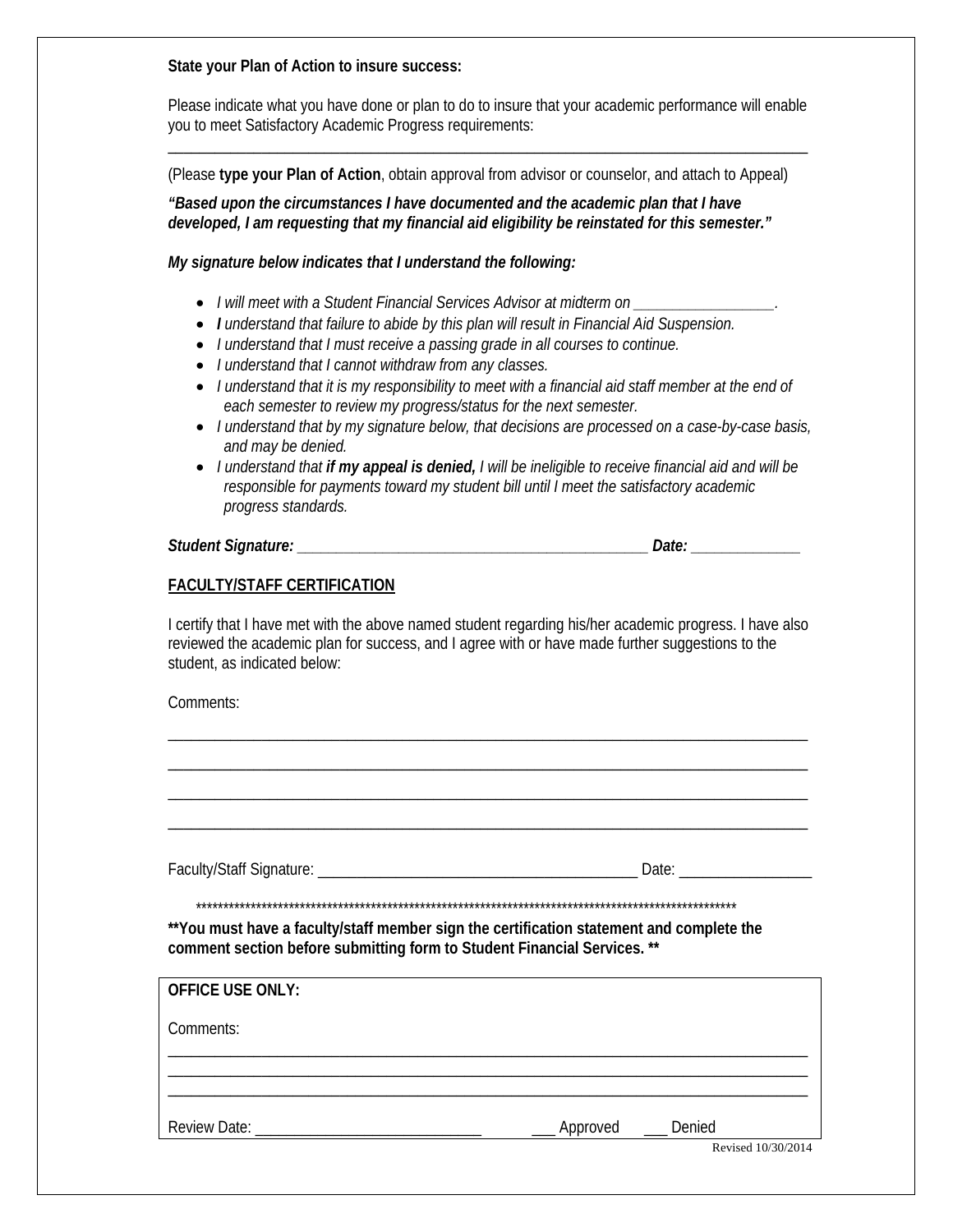

## Satisfactory Academic Progress Policy

Students receiving federal financial aid through the Federal Pell Grant, Federal Supplemental Opportunity Grant (FSEOG), or Federal Work Study Program (FWSP) are required by federal regulations to make satisfactory progress toward a degree, diploma, or certificate in order to receive and retain eligibility for these funds. There are three components to satisfactory academic progress as explained below:

1. Students enrolled in a certificate, diploma, AS, AAS, AAT or AOT program requiring more than 26 credit hours must achieve a *cumulative* Grade Point Average (GPA) of

1.50 and 58% completion rate after attempting 12-21 credit hours

1.75 and 62% completion rate after attempting 22-32 credit hours

2.00 and 67% completion rate after attempting 33 or more credit hours

 Students enrolled in Short Certificate programs equal to 26 credit hours or less must achieve a *cumulative* Grade Point Average (GPA) of

> 1.50 and 58% completion rate after attempting 12-17 credit hours 2.00 and 67% completion rate after attempting 18 or more credit hours

- 2. Students must successfully complete at least 62% of the classes attempted during their first academic year (32 credit hours or more, not including developmental courses); and 67% of the classes attempted after 33 or more credit hours.
- 3. Students must successfully complete their Program of Study within the required time frame.

A student in violation of either of the first two components will be placed on **Financial Aid Warning for one term**. During this warning term, the student will continue to receive federal aid but must improve his/her academic record so that the grade point average and hours completed are in compliance with policy. Failure to do so will result in **suspension** of financial aid. A student who completely withdraws from all classes during a warning period, will be placed on suspension. To be reinstated on financial aid, the student must attend full-time for at least one term at his/her own expense and bring his/her academic record into compliance with the policy. When policy requirements are met, the student must request in writing that his/her academic record be reviewed for reinstatement. If unusual circumstances contributed to the student's inability to make satisfactory academic progress, the student may appeal the decision to suspend federal aid by completing this form and submitting it to Student Financial Services by the dates indicated.

## **1. Financial Aid Warning**

If a student fails to achieve the required cumulative GPA or does not successfully complete the required percentage of hours, he/she will be placed on financial aid warning. The student remains eligible to receive financial aid while in warning status. Financial Aid Warnings will be lifted in a subsequent term if the student attains the required cumulative GPA and successfully completes the required percentage of hours.

# **2. Financial Aid Probation**

Probations may not be given automatically. If the college determines, based on the appeal, that a student should be able to meet the SAP standards by the end of the subsequent payment period, the college may place the student on probation without an academic plan. The student's progress must be reviewed by the college at the end of one payment period, as probation status is for one payment period. If the college determines, based on the appeal that the student will require more than one payment period to meet progress standards, the college will place the student on probation and develop an academic plan for the student. The college must review the student's progress at the end one payment period as is required of a student on probation status,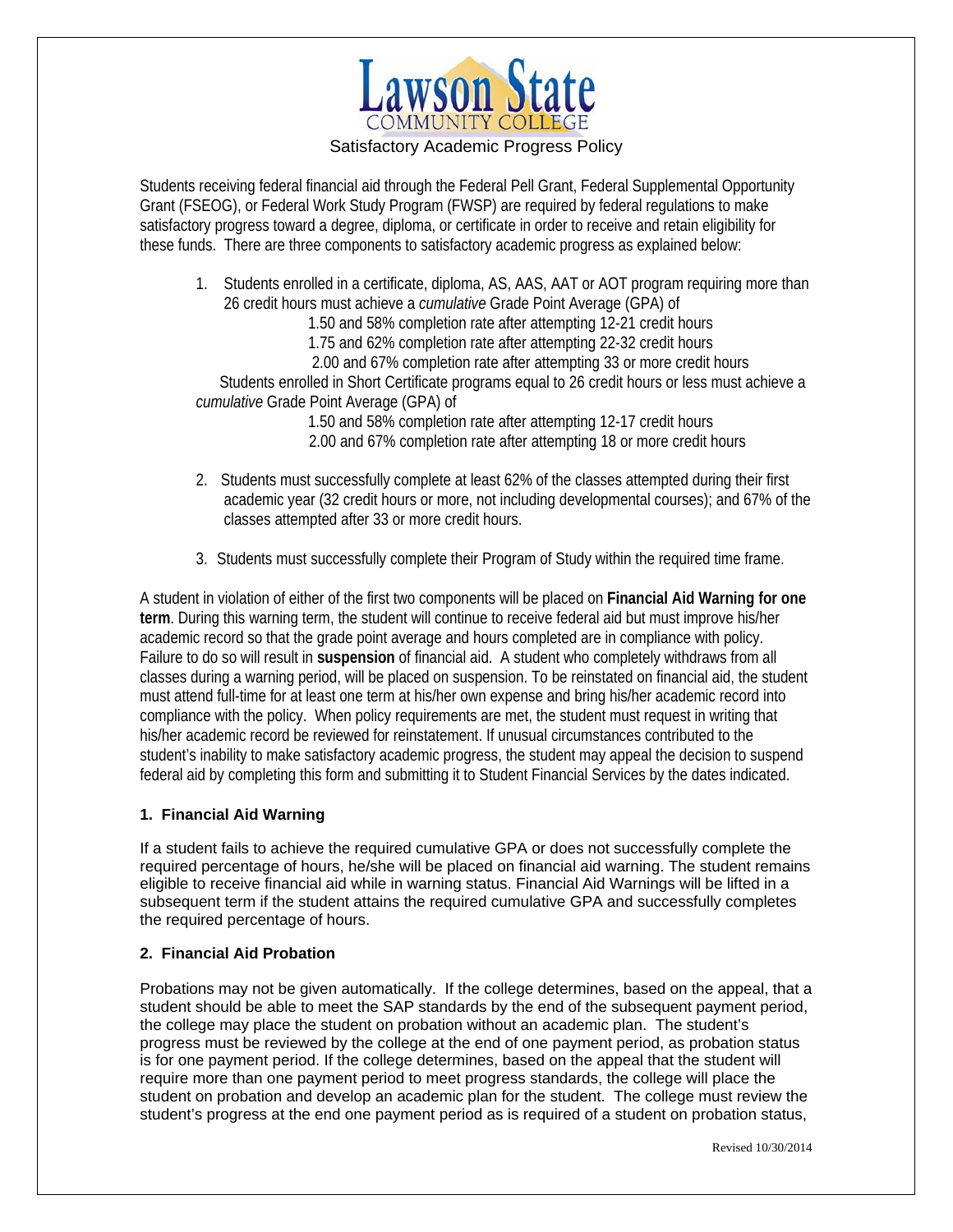to determine if the student is meeting the requirements of the academic plan. If the student is meeting the requirements of the academic plan, the student is eligible to receive Title IV aid as long as the student continues to meet those requirements and is reviewed according to the requirements specified in the plan.

#### **3. Appeal Process**

The student may file an appeal by submitting a Financial Aid Appeal's Form along with a Plan of Action to the Financial Aid Appeals Committee. The Plan of Action must provide an academic resolution in addition to discussing the circumstances of their current financial aid situation. The Financial Aid Appeals Committee meets **three** times a semester to consider appeals. Students may appeal financial aid suspension and termination from financial aid when they believe there are **extenuating circumstances** (e.g. - illness, incarceration, death in the immediate family, income loss or documented undue hardship.) The circumstances given are examples, however, they are not limited to what is listed, and must be documented.

#### **4. Financial Aid Suspension**

If the student fails to follow the Plan of Action he/she will be suspended from federal financial aid. If placed on academic suspension, a student is NOT eligible to receive financial aid for the duration of suspension, even if he/she is readmitted to the College upon academic appeal. The student may gain eligibility for financial aid when satisfactory academic progress is obtained.

#### 5. **Monitoring Progress**

Academic progress for certificate and short certificate programs will be monitored at the end of each semester.

#### 6. **Repeated Courses**

Students may receive federal aid for repeated courses. All terms of enrollment are considered when reviewing Satisfactory Academic Progress regardless of whether federal aid was received.

#### 7. **Developmental Courses**

A student may receive aid for up to 30 attempted developmental hours. If this number is exceeded, financial aid cannot cover any further attempted developmental courses.

#### 8. **Audit Courses**

Audited courses are not considered credits attempted or earned, and students cannot received financial aid for these courses.

#### 9. **Clock Hours**

Clock hour programs are reviewed at the end of each payment period.

#### 10. **Bankruptcy**

Bankrupted Classes will be factored into the completion rate, maximum time frame, and the cumulative gpa calculation.